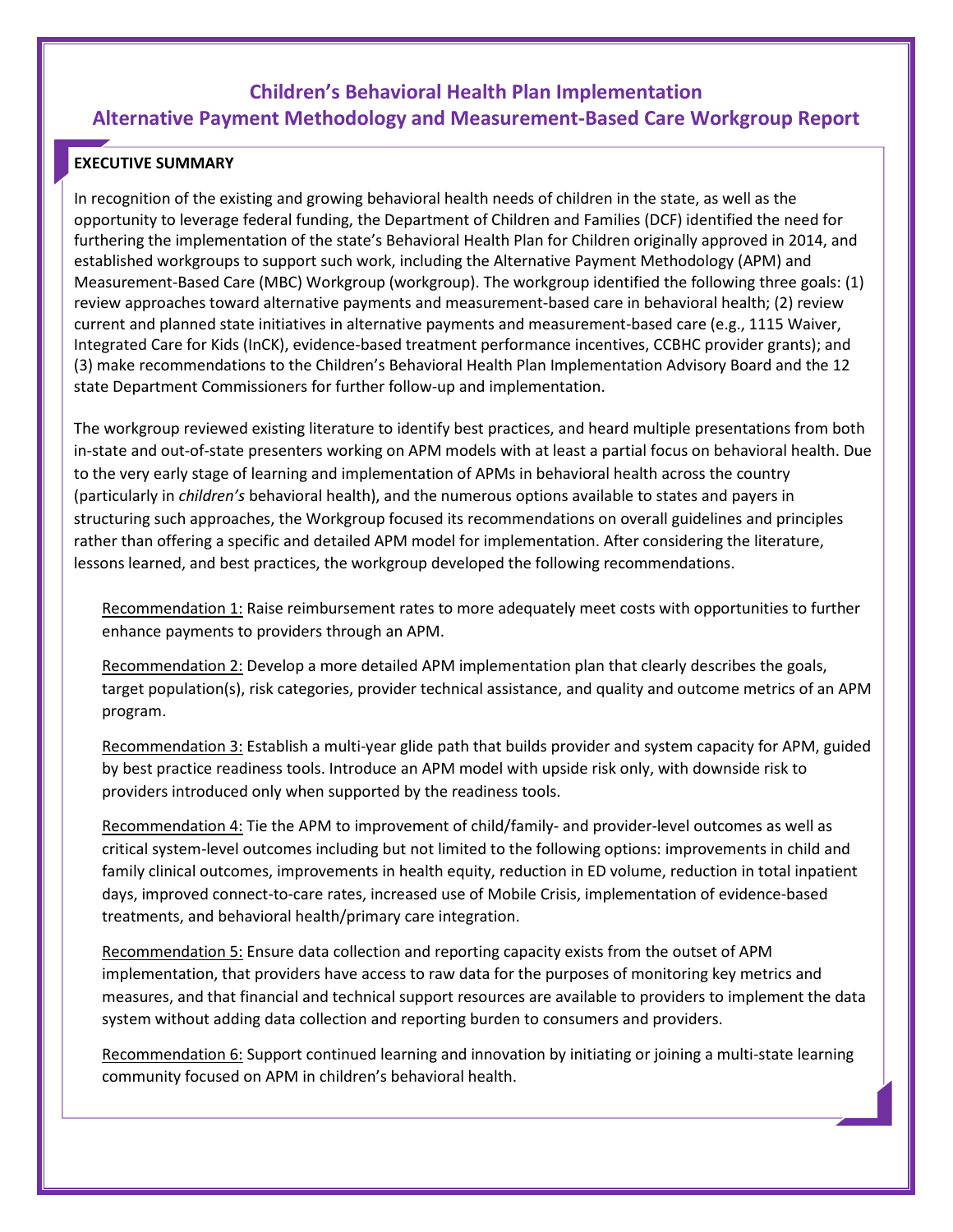#### **I. Background**

Connecticut's Behavioral Health Plan for Children was a part of the legislative response to the Sandy Hook tragedy and was developed with extensive input from families, providers, state agencies, researchers, community members, and other stakeholders. It was approved by the state legislature in 2014 and has provided a blueprint to ensure that the state's children's behavioral health system and its services promote well-being and meet the mental, emotional, and behavioral health needs for all children in the state. More recently, DCF identified the need and opportunity for collaboration across stakeholders to *further* support implementation of the goals of the Plan and provide recommendations to its Implementation Advisory Board. Workgroups were established to support these efforts, including the Alternative Payment Methodology (APM) and Measurement-Based Care (MBC) Workgroup (workgroup).

APM models (also referred to as value-based payment models) are an alternative to traditional fee-forservice payment models that incentivize volume of services. Instead, APM approaches tie payments to the quality and outcomes of the care that is provided. The structure can result in long-term benefits to states and payers in the form of reduced costs, benefits to the providers in the form of increased flexibility in service delivery and payment for services that are otherwise non-billable, and benefits to consumers in the form of improved quality and outcomes. APM has become fairly commonplace for physical health, but has had limited application in behavioral health, and particularly children's behavioral health.

In light of the growing evidence of the importance of behavioral health to overall health and wellness, states, Medicaid, private insurers, and managed care entities have begun to incorporate behavioral health goals and metrics within their physical health methodologies, or in some instances have developed models specifically for behavioral health service delivery. This remains an emerging strategy, with many states still in the planning or early implementation phase, and many still learning and modifying their models to adapt to lessons learned. Connecticut also has examples of early stage APM approaches (e.g., Integrated Care for Kids, Certified Community Behavioral Health Clinics (CCBHC), 1115 Substance Use Disorder Demonstration Waiver) that may offer guiding principles, lessons learned, and opportunities for scaling, at least to the extent that these examples are relevant to the unique characteristics of children's behavioral health services. There are, therefore, many opportunities for peer learning and innovation within Connecticut, and in partnership with other states. Given this set of circumstances, the workgroup focused its efforts on identifying best practices and offering general guidance for future development of APM in behavioral health rather than offering a very specific and detailed APM program.

The workgroup was comprised of stakeholders from hospitals, the state's behavioral health partnership, community-based provider agencies, child and family advocacy organizations, and state agencies (Department of Mental Health and Addiction Services (DMHAS), Department of Social Services (DSS), the Office of Policy and Management (OPM), the Office of the Child Advocate (OCA), as well as DCF). The list of individual workgroup participants is included in the report as Attachment 1. The workgroup was tasked with accomplishing the following three goals:

- 1. Review approaches toward alternative payment methodologies and measurement-based care in behavioral health.
- 2. Review current and planned state initiatives in alternative payment methodologies and measurement-based care (e.g., 1115 Waiver, Integrated Care for Kids (InCK), evidence-based treatment performance incentives, CCBHC provider grants).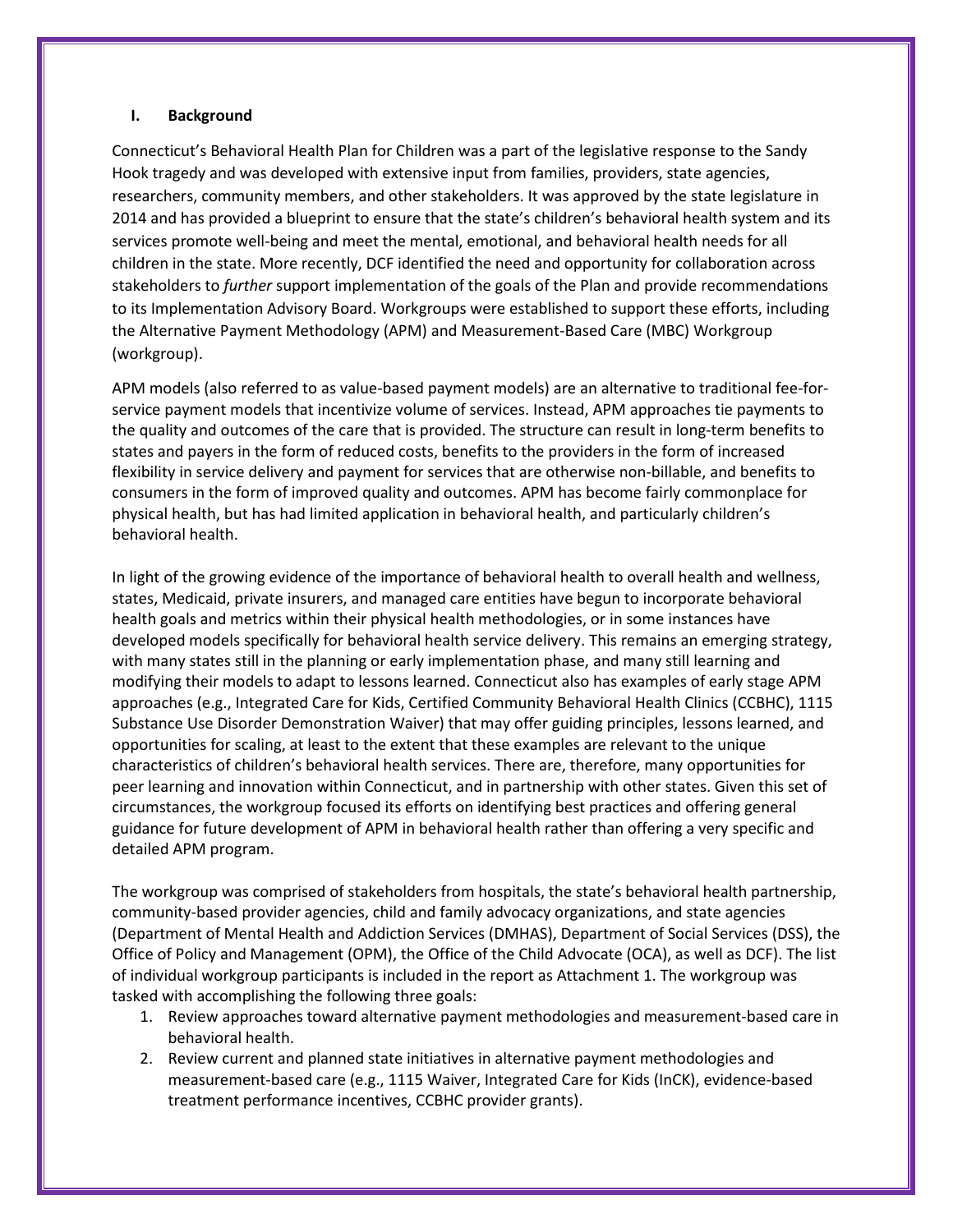3. Make recommendations to Children's Behavioral Health Plan Implementation Advisory Board and the 12 state Department Commissioners for further follow-up and implementation.

The subsequent sections of the report provide additional information on workgroup process, achievement of each of the goals above, and the workgroup's recommendations for consideration by the Advisory Board and the twelve state Department Commissioners.

## **II. Workgroup Process and Accomplishments**

The Workgroup held a total of seven meetings between June and December, 2021. To support the first two identified Workgroup goals, the meetings included multiple presentations on Connecticut initiatives and out-of-state efforts to inform the workgroup's knowledge of best practices and lessons learned. These presentations included:

 **Overview of Principles and Current (Connecticut) State Efforts in Alternative Payment Methodology**

Bill Halsey, Department of Social Services and Bert Plant, Ph.D., Beacon Health Options

- **Integrated Care for Kids (InCK) Initiative and the InCK APM** Jennifer Richmond and Melanie Rossacci, Clifford Beers Clinic; Hope Glassberg (HG Consulting)
- **Mirah, Measurement-Based Care, and APM** Jack Lu, Ph.D., Child Health and Development Institute; Daniel Bryant, LPC, CCTP, Community Health Center, Inc.; and Shari Fanelli, MS, LPC, ATR, Trauma-Focused CBT Coordinator, Child Guidance Center of Southern CT
- **Connecticut Office of Health Strategy's Prospective Primary Care Payment Model** Victoria Veltri, JD, LLM, Office of Health Strategy
- **APM Modeling for Pediatric Populations (BE-InCK NY)** Henry Chung, MD, Consultant, Montefiore Care Management Organization
- **Behavioral Health APM Models in Pennsylvania and Oregon** Amanda Roth, Director - Bureau of Quality Management & Data Review, Office of Mental Health & Substance Abuse Services, Department of Human Services, Commonwealth of PA Lori Fertall, Director of Value-Based Programs, Community Care Behavioral Health (PA) Amy Marten-Shanafelt, Executive Director, Blair County HealthChoices (PA) Brett Miller, CSBBH Program Director, Blair Family Solutions (PA) Laura Sisulak, Children's Health Policy Analyst, Oregon Health Authority
- **Review of Draft APM Workgroup Report**

The workgroup was especially attuned to the in-state APM efforts of the InCK initiative and the 1115 Waiver as current in-state examples of APM that incorporated behavioral health. The Center for Medicare and Medicaid Services (CMS) awarded the InCK grant to DSS and Clifford Beers, with Connecticut being one of only eight awardees nationally, and the only with a behavioral health lead organization. InCK is in the second year of a seven-year grant that includes two years of planning and five years of implementation. The grant is not for direct services, but is intended to develop a local system of care (in this case, in the New Haven area) for children and families. The primary goals of InCK are to: 1) strengthen early identification and reduce out-of-home placements; 2) help children and families meet integrated physical and behavioral needs; and 3) develop and implement an APM within Medicaid. The APM component of the initiative will facilitate reimbursement through Medicaid for care coordination services that are not otherwise billable.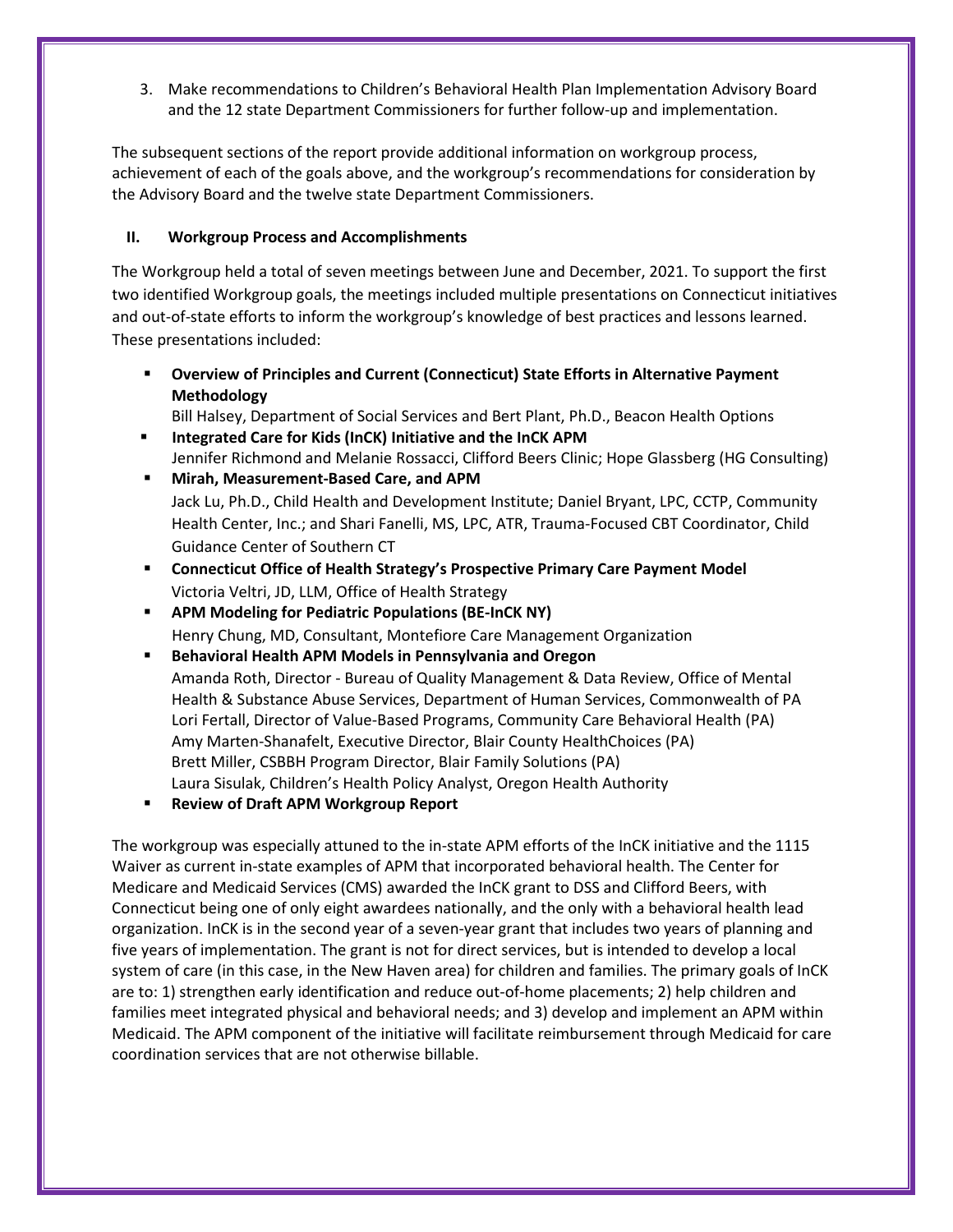The 1115 Substance Use Disorder (SUD) Demonstration Waiver was submitted by Connecticut DSS in collaboration with DCF and DMHAS, to CMS in August, 2021 to support improvements in care for individuals with opioid use disorders (OUD) and substance use disorders (SUD). The additional flexibility in Medicaid payments will support the following goals: (1) increased rates of identification, initiation and engagement in treatment for OUD and other SUDs; (2) increased adherence to and retention in treatment for OUD and other SUDs; (3) reductions in overdose deaths, particularly those due to opioids; (4) reduced utilization of emergency departments and inpatient hospital settings for OUD and other SUD treatment where the utilization is preventable or medically inappropriate through improved access to other continuum of care services; (5) fewer readmissions to the same or higher level of care where readmissions are preventable or medically inappropriate for OUD and other SUDs; and (6) improved access to care for physical health conditions among beneficiaries with OUD and other SUDs.

These two projects were highlighted as relevant to the workgroup's efforts, both as learning opportunities for the types of goals and strategies that can be supported by a behavioral health APM, as well as opportunities for potential alignment and statewide expansion. Importantly, the workgroup identified that the 1115 SUD Waiver and many elements of the CCBHC model are primarily adultfocused; nevertheless, the workgroup benefitted from the discussion as a means for identifying general principles and approaches that could be relevant to the structure of an APM in the children's behavioral health system. The full list of presentations offered tremendous insight into the planning, design, provider engagement, rollout, implementation, and metrics/outcomes of APM. What follows below are the design elements and practices that were elevated through these presentations and subsequent workgroup discussions.

#### Elements of an APM

The primary elements of any APM include, at minimum, goals, target population(s), risk categories, metrics and outcomes, provider technical assistance, and rollout strategies.

Goals. Establishing clear goals for an APM drive all other APM elements, and is critical for ultimately achieving improvements in quality and better outcomes for children. Behavioral health goals can vary widely for a state. Examples include improving child and family outcomes, decreasing high-end utilization and costs (e.g., EDs, inpatient psychiatric hospitalization) reducing symptoms for targeted diagnoses such as depression or substance use disorder, and improving prevention and treatment of behavioral health needs in primary care settings.

One critical goal area for the state is health equity. The APM offers an opportunity to leverage and strengthen the state's commitment to reduce disparities across racial and ethnic groups and increase health equity. In national literature, disparities exist between Black and Latinx youth and white youth in the areas of access to services, quality of interventions, and treatment outcomes.<sup>[1](#page-3-0)</sup> State agencies and many community-based providers have developed health equity plans with specific action steps for reducing disparities within programs and utilizing data to track progress and identify areas for improvement. Implementation of an APM allows the state to not only include health equity goals within contract requirements, but to directly incentivize ongoing monitoring of and progress toward health equity.

<span id="page-3-0"></span> <sup>1</sup> Alegria, M., Vallas, M., Pumariega, A. Racial and Ethnic Disparities in Pediatric Mental Health. *Child and Adolescent Psychiatric Clinics of North America* (2010) 19:759-774.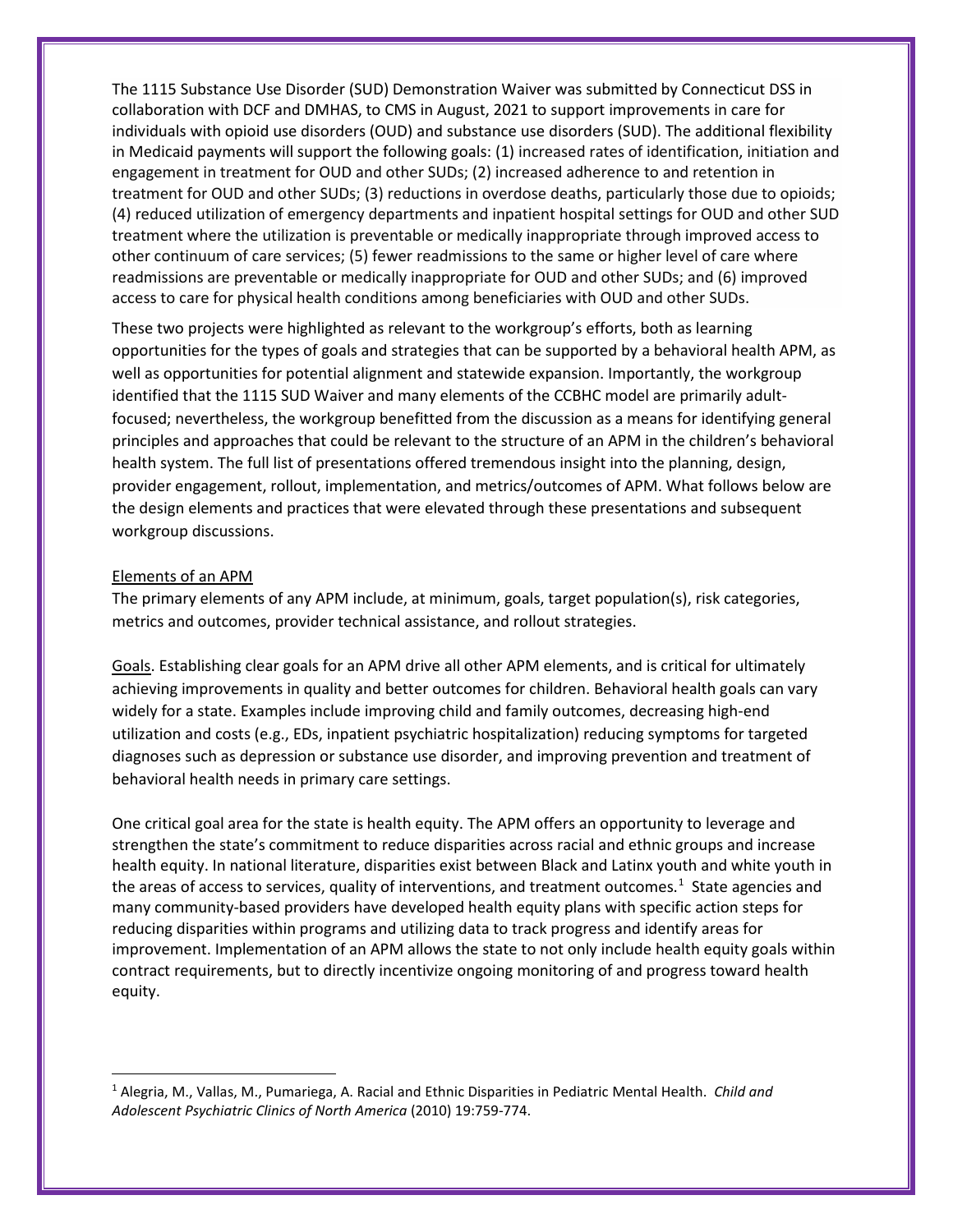It is important to note that, as Connecticut continues to learn from other states and even from some Connecticut-based APM approaches, the structure and service delivery of the children's behavioral health system differ in significant ways from the adult system; therefore, selected goals must be very specifically targeted to the unique needs of children and families, and the systems and services in place to address those needs. To ensure that the APM goals result in tangible benefits to children and families, it is critical that individuals with lived experience in the children's behavioral health system be directly engaged in the process to select APM goals.

The workgroup identified a number of possible goals, although the list was not intended to be exhaustive. Furthermore, and as noted above, selected goals should incentivize health equity and reduce disparities, and be developed and finalized with family/consumer participation. With those caveats in mind, the workgroup identified the following as potential goals for an APM program:

- **Primary care and behavioral health care integration;**
- Increased access to behavioral health care;
- Increased use of evidence-based treatments;
- **Increased treatment utilization, engagement, and completion rates;**
- **Integration across levels of care that incorporate hospital and community-based providers to** ensure accountability (e.g., reduce rates of emergency department use and inpatient readmission, increase follow up and connection-to-care, reduce re-admission to inpatient psychiatric hospitalization, etc.);
- **Increased continuity of care and the delivery of care coordination services (e.g., avoiding** provider or clinician changes related to payment or workforce challenges, ensuring continuity of care across services or organizations);
- **Engagement of schools as key stakeholders in children's behavioral health;**
- **Incorporating/integrating behavioral health care with social determinants of health.**

Target Population. Target populations vary across states and models, and are closely linked to goals. Approaches to selecting a target population are frequently setting-based and/or condition-based. For example, states may select only children who are high utilizers of the system, children with co-occurring physical and behavioral health disorders, all children receiving outpatient services, or all children receiving integrated behavioral health and primary care services. The workgroup recognized the benefits of taking a universal approach in which population health goals around promoting health and preventing behavioral health conditions are emphasized, as well as a targeted approach in which the APM selects children and families with high needs and/or those with a history of utilizing high-cost care. The workgroup also identified the potential for an APM to support two-generational care approaches, given that many children with high needs are being raised in families in which one or more caregivers also have service needs. Critical to the selection of a target population in most APM approaches is the notion of provider attribution. APM approaches in Connecticut should ensure that target population selection includes the identification of a provider entity that is responsible for coordinating a child's behavioral health care. This can be done in a way that also respects the right for caregiver choice in selecting the services delivered, and the providers delivering those services.

One consideration in identifying an appropriate target population for an initial demonstration project would be to learn from other efforts that have identified high need utilizers of behavioral health services, such as the Five Hundred Familiar Faces initiative. This initiative identified individuals with high utilization across multiple state agencies and systems, with plans to develop a service delivery approach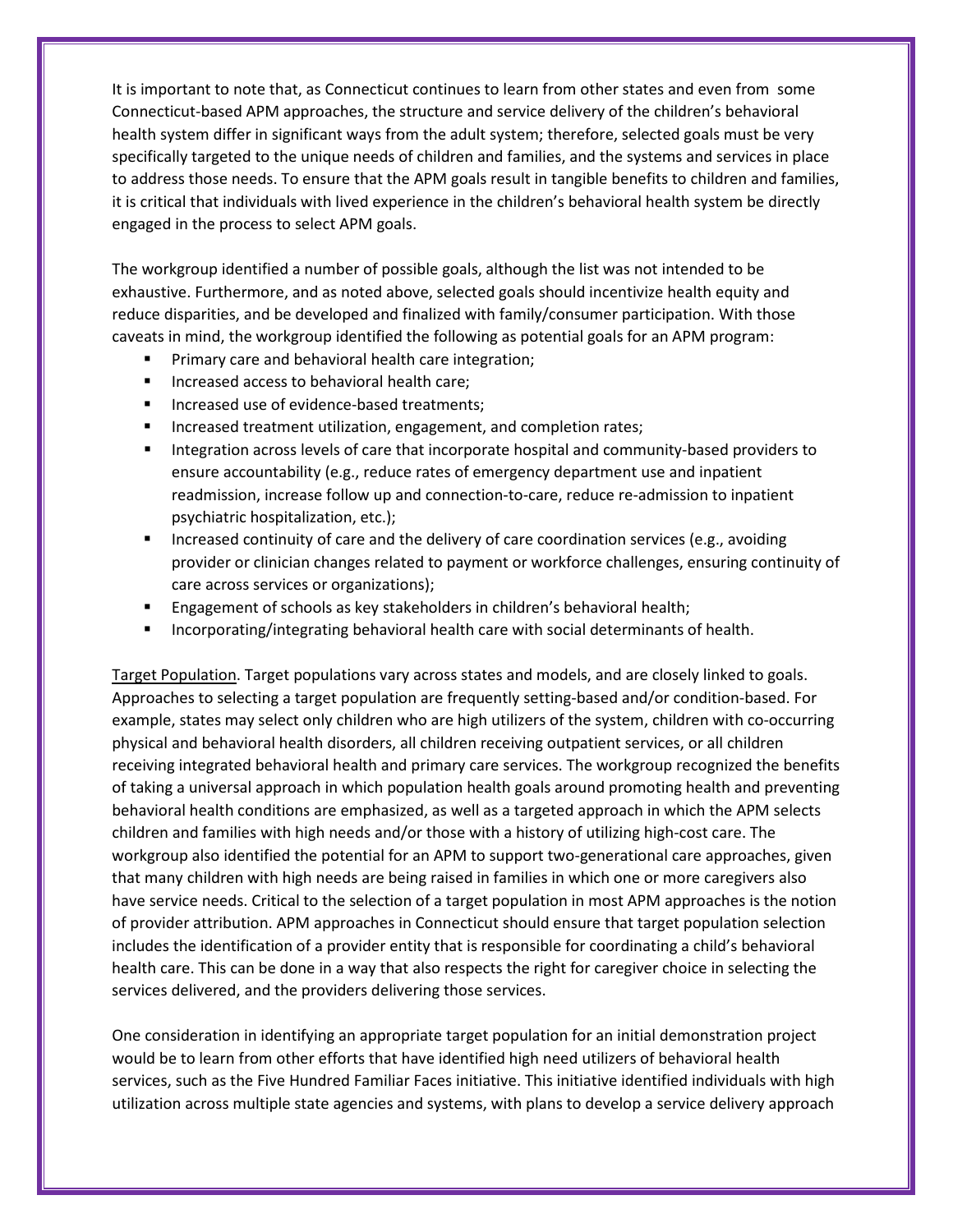to address their unique needs (although the pandemic disrupted the service delivery plans). A similar approach could be taken in children's behavioral health to identify youth with high utilization/high costs, design interventions to address their needs, and support service delivery through an APM. Target population selection should be intentional in supporting the APM goal(s) related to health equity, and ensure that the target population has the potential to demonstrate improvement in health equity.

Risk Categories. APMs can be designed to incorporate one or more risk categories that offer various combinations of payment incentives and disincentives. What follows are the common categories, with increasing risk and reliability on outcomes. Note that within these categories there remains considerable room for flexibility and variation in design depending on the goals and target population.<sup>[2](#page-5-0)</sup>

- 1. Fee-for-Service with Links to Quality: traditional payment plan with additional payments for incorporation of quality enhancements (e.g., care coordination services, implementation of evidence-based treatments, timely reporting of metrics, etc.).
- 2. Pay for Performance: fee-for-service with bonus payments for achieving pre-determined outcomes (e.g., treatment completion rates, reduced ED and/or inpatient utilization).
- 3. Bundled Payment Approaches: payment model that allows for flexibility in interventions by applying a rate that covers billable and non-billable services. This can be helpful for funding otherwise non-billable interventions such as prevention efforts, care coordination services and interventions to address social determinants of health.
- 4. Shared Savings (No Downside Risk): payment structure that provides an "upside risk" only to the provider for achieving specific metrics that are tied to cost savings (e.g., payment for reducing readmission rates), and sharing those savings between payer and provider.
- 5. Shared Savings with Downside Risk: payment structure that provides an "upside risk" to the provider for achieving specific metrics that are tied to cost savings, but also includes a "downside risk" to providers if they do not achieve specific metrics (e.g., lower payments if the provider does not achieve the pre-determined quality or outcome metrics).
- 6. Full Risk Capitation Models: payment model that attributes clients to providers and provides a per member per month (PMPM) rate for a given period of time (often with risk-based adjustments to the PMPM rate). The potential downside risk to providers is based on their own performance and the total cost of care for all attributed clients, and is also driven by quality and costs throughout the network.

Consistent with available literature and best practices shared by presenters, the workgroup strongly recommended Connecticut's behavioral health APM risk categories focus on upside risk only, at least for an initial period of time, as the system and the provider network build capacity to fully implement APM. The incorporation of downside risk may be considered after several years, and only after key targets are achieved within the system. There was provider concern expressed around the option of a full risk capitation model in children's behavioral health.

Metrics and Outcomes. The selected quality and outcome metrics should be closely aligned with the identified goals. Selection of trackable and reportable metrics allows for timely, reliable, and accurate

<span id="page-5-0"></span><sup>&</sup>lt;sup>2</sup> Center for Health Care Strategies, Inc. National Council for Behavioral Health. Behavioral Health Provider Participation in Medicaid Value-Based Payment Models: An Environmental Scan and Policy Considerations. Retrieved from [https://www.chcs.org/media/behavioral-health-provider-participation-in-medicaid-value-based](https://www.chcs.org/media/behavioral-health-provider-participation-in-medicaid-value-based-payment-models-an-environmental-scan-and-policy-considerations.pdf)[payment-models-an-environmental-scan-and-policy-considerations.pdf.](https://www.chcs.org/media/behavioral-health-provider-participation-in-medicaid-value-based-payment-models-an-environmental-scan-and-policy-considerations.pdf)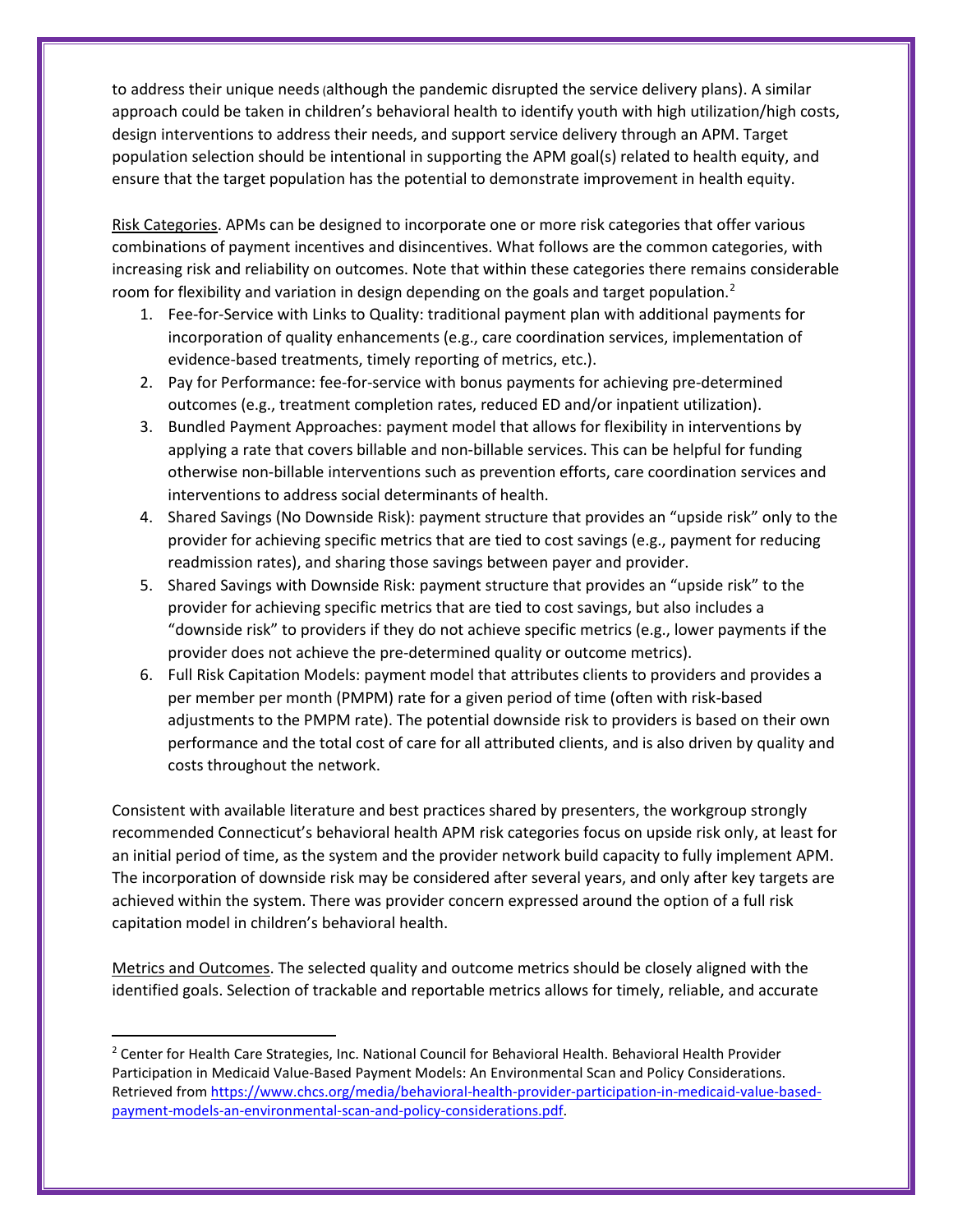monitoring of the factors that are connected with payment. It is best practice to not only have regular reporting of metrics, but to utilize a shared-data platform for real-time tracking and reporting so that providers can be engaged in ongoing quality improvement efforts that support both child outcomes and higher provider payments. Metrics should be identified at the child/family, staff, program/provider, and system levels and should be available for ongoing provider monitoring as well as state/payer tracking. Platforms for tracking and reporting metrics should have the capacity to be integrated with provider electronic health records or other existing data platforms to reduce burden on families and providers. In discussions regarding metrics, the workgroup identified the following considerations:

- User/member experience is an important metric. For children's services, the state, in consultation with families/consumers, will need to consider how this should be captured, including consideration of family-level metrics.
- Select metrics that can be used to promote and enhance health equity and reduce disparities.
- Incorporate metrics related to behavioral health screening, such as screening for exposure to trauma/ACEs and the effects of trauma exposure.

In an APM metrics selection process, in addition to the selection of child/family and provider/program level outcomes, Connecticut should consider the system-level metrics and measures identified in the Data Integration Workgroup that was convened simultaneously to support Behavioral Health Plan implementation. Several of these metrics may be relevant to include in an APM. Also consistent with the Data Integration Workgroup's recommendation and efforts, monitoring of cross-system metrics may be supported through requests to the state's P20 WIN initiative which provides integration of data across systems/state agencies. Following is a sample of the cross-system metrics that could be included.

- **Juvenile justice involvement;**
- **FICE A** Foster care placements and placement disruptions;
- Out-of-home treatment;
- Use of exclusionary discipline by schools.

Provider Technical Assistance. Workgroup members supported the inclusion of infrastructure supports that would allow providers to fully engage in an APM. Related to the collection of metrics and outcomes to support an APM, the workgroup believed that financially supporting a data collection system was important, as data collection systems frequently come at significant cost. In addition, the workgroup emphasized building from existing data systems and ensuring that no additional data collection burden is placed on families or providers. Furthermore, the workgroup recommended that the data collection infrastructure be in place at the outset of APM implementation, rather than building it over time. This recommendation was grounded in the importance of providers having access to raw data, and capacity for analytics, to continually monitor the metrics and measures that will be used to calculate payment. Finally, the workgroup discussed the importance of having a third party responsible for collecting, analyzing, and reporting data on a routine basis, and working with providers to engage in continuous quality improvement efforts that will enhance the quality and outcomes of services, thereby maximizing their revenue opportunities.

Rollout. The rollout of an APM cannot be ahead of the system's readiness. To be successful, an APM must be developed and rolled out as a partnership between state agencies, community-based providers, and families. In Pennsylvania, prior to rollout, providers were administered a readiness assessment, which supported them in preparing for the shift in payment structure, but also provided the state with critical information that informed the structure and timing of a phased rollout. Utilization of a readiness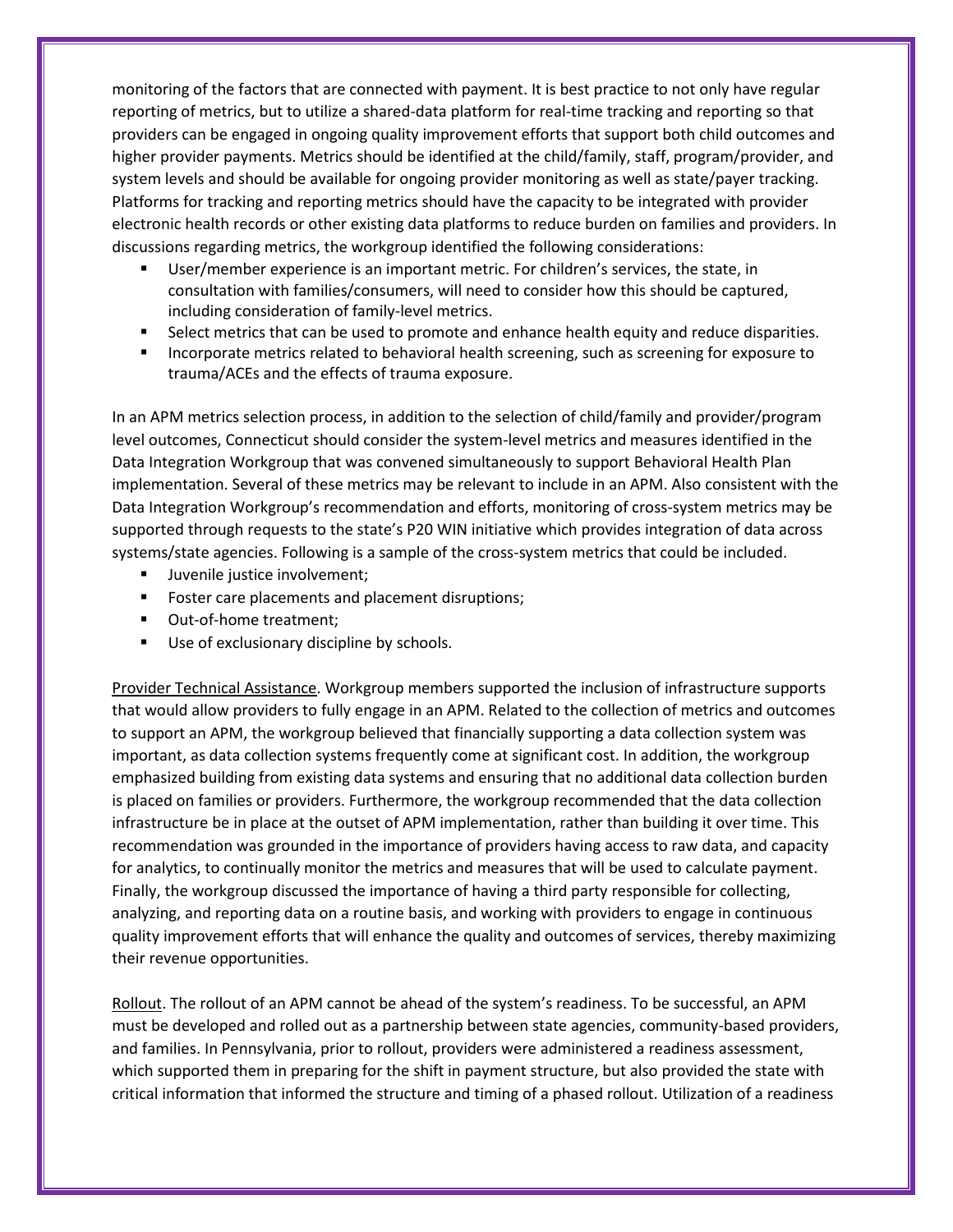tool that assesses consumer, provider, payer, and system readiness can reduce the subjective nature of "readiness" and identify concrete indicators of preparedness for APM adoption across stakeholders.

Because of the significant shifts required by all stakeholders in both the mechanics and culture of the payment methodology, a structured, phased, and deliberate rollout of a model was universally recommended. Incremental implementation of the APM allows for additional time for all stakeholders to prepare, and offers an opportunity to learn from prior phases of rollout before beginning the next. Phases may be incremental with respect to desired outcomes, reporting requirements, and how much financial risk is taken on by providers. Reaching full implementation is anticipated to take no less than five years. In addition, the workgroup encouraged implementation efforts to consider ways to support a structure of local or regional coordination in children's behavioral health that is similar to the local mental health authority structure of the adult behavioral health system, or the county-based structures that exist in many other states implementing APMs. State, community, and family collaboration supporting implementation and rollout was also recommended.

Finally, provider and state infrastructure will need to be sufficient to support and sustain the rollout. As noted above, the state will need to invest in a technological and data infrastructure to support effective metric tracking and reporting. It will need to engage providers effectively in technical assistance and quality improvement supports in order to ensure readiness across the provider community. Finally, current staffing and reimbursement rate challenges in the state present barriers to full APM implementation. The workgroup recommended increasing the baseline rates for services to stabilize the workforce, then layering an APM on top of this to enhance payments further for achievement of quality, outcome, and cost goals. Addressing these needs first underlie the success of a new payment structure.

#### **III. Workgroup Recommendations[3](#page-7-0)**

In light of the process and findings described above, the workgroup arrived at the following recommendations to present to the Children's Behavioral Health Plan Implementation Advisory Board and the twelve state Department Commissioners for further follow-up and implementation. It is the expectation of the workgroup that design and implementation of the APM will be completed as a partnership between state agencies, community-based providers, and individuals/families with lived experience.

Recommendation 1: Raise reimbursement rates to more adequately meet costs with opportunities to further enhance payments to providers through an APM.

Recommendation 2: Develop a more detailed APM implementation plan that clearly describes the goals, target population(s), risk categories, provider technical assistance, and quality and outcome metrics of an APM program.

Recommendation 3: Establish a multi-year glide path that builds provider and system capacity for APM, guided by best practice readiness tools. Introduce an APM model with upside risk only, with downside risk to providers introduced only when supported by the readiness tools.

<span id="page-7-0"></span><sup>&</sup>lt;sup>3</sup> The workgroup reached consensus on many of the issues raised in regard to need as well as the recommended BHUC and CSU model components included in this report. That does not mean, however, that each workgroup participant explicitly endorsed each of the report's recommendations. Through a process of intensive review and open debate, the included set of recommendations emerged.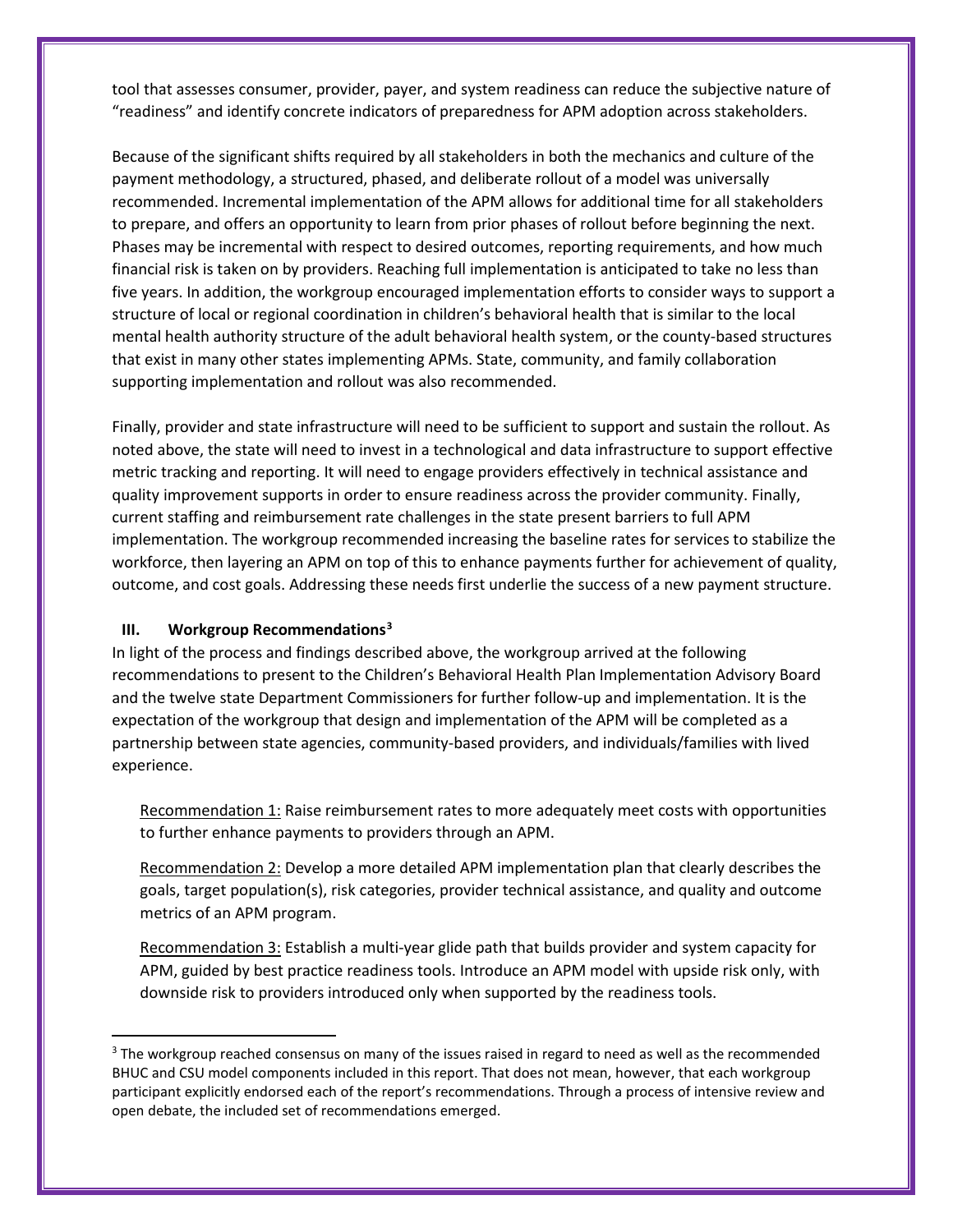Recommendation 4: Tie the APM to improvement of child/family- and provider-level outcomes as well as critical system-level outcomes including but not limited to the following options: improvements in child and family clinical outcomes, improvements in health equity, reduction in ED volume, reduction in total inpatient days, improved connect-to-care rates, increased use of Mobile Crisis, implementation of evidence-based treatments, and behavioral health/primary care integration.

Recommendation 5: Ensure data collection and reporting capacity exists from the outset of APM implementation, that providers have access to raw data for the purposes of monitoring key metrics and measures, and that financial and technical support resources are available to providers to implement the data system without adding data collection and reporting burden to consumers and providers.

Recommendation 6: Support continued learning and innovation by initiating or joining a multi-state learning community focused on APM in children's behavioral health.

## **IV. Next Steps – Implementation and Monitoring**

The first round of workgroup activities correspond to the first stage of implementation: exploration. Following this stage is installation, early implementation, and full implementation. [4](#page-8-0) To make progress on the recommendations of this workgroup, additional workgroup activity focused on installation should begin. The major task would be to design the APM utilizing the recommendations in this report and associated best practices within a defined timeframe and with clearly identified responsible parties. It is expected that the workgroup engage in a process with accountability and transparency, and that they regularly report back to the Children's Behavioral Health Plan Implementation Advisory Board. With adoption of the recommendations described in this report and continued progression through all stages of implementation, over time the state will ensure increased flexibility in payment and service provision, increased cost effectiveness, and improved behavioral health quality and outcomes for children in the state.

<span id="page-8-0"></span> <sup>4</sup> National Implementation Research Network. What Are Implementation Stages. Retrieved from [https://nirn.fpg.unc.edu/module-4/topic-1-implementation-stages-overview/what-are-stages.](https://nirn.fpg.unc.edu/module-4/topic-1-implementation-stages-overview/what-are-stages)